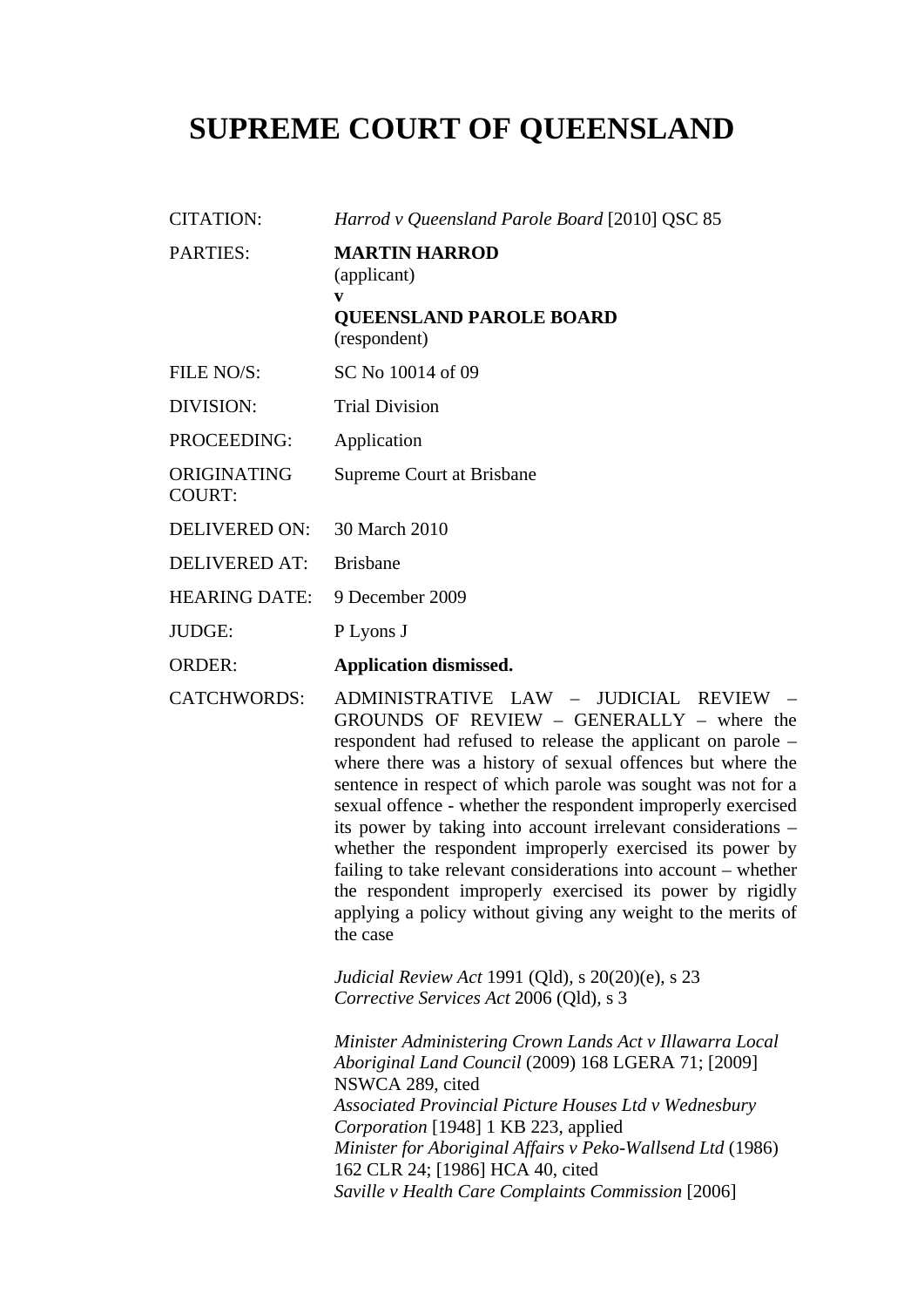|                    | NSWCA 298, applied<br>Stewart v Southern Queensland Regional Parole Board<br>[2009] QSC 332, cited |
|--------------------|----------------------------------------------------------------------------------------------------|
| <b>COUNSEL:</b>    | The applicant appeared on his own behalf<br>S McLeod for the respondent                            |
| <b>SOLICITORS:</b> | The applicant appeared on his own behalf<br>Crown Solicitor for the respondent                     |

[1] The applicant is serving a sentence of imprisonment for life as a result of his conviction on a charge of murder to which he pleaded guilty. The sentence was imposed on 23 August 1988. On 17 July 2009 the respondent refused an application by the applicant to be released on parole. The applicant has applied under s 20 of the *Judicial Review Act* 1991 (Qld) (*JR Act*) for an order quashing or setting aside that decision.

# **Earlier offences**

- [2] The applicant has a history of offending in both New South Wales and Queensland. It extends back to 1977. A number of the offences committed in New South Wales may be described as property offences. Others are related to driving a motor vehicle. With one exception, they could be considered to be relatively minor. The exception was a conviction on 29 September 1980 on counts of attempted rape and indecent assault resulting in prison sentences, the more significant being for a term of six years.
- [3] The applicant's criminal history in Queensland commences in February 1988 with an offence of driving a motor vehicle whilst under the influence of liquor. On 16 June 1988, the applicant was convicted of unlawfully using a motor vehicle on 4 February 1988, and sentenced to a term of six months' imprisonment.

# **Offence of murder**

- [4] This offence (*the current offence*) was committed on 1 April 1988. The victim was a woman of 89 years of age. She was found with three stab wounds to the base of the neck. The submissions of the prosecutor stated that when the victim was found, her briefs had been pulled down and were hanging off her right ankle. Subsequent medical examination identified the cause of the death as the three stab wounds; but a laceration to the internal vaginal area was also recorded. A report based on a consideration of the blood splashes found in the victim's bedroom expressed the opinion that the victim had been lying in bed on her left side when she was stabbed, and that she was then dragged from the bed to the floor, and lay there face down and bleeding.
- [5] The applicant provided a record of interview, on the basis of which he pleaded guilty. He admitted to breaking into the victim's house. He said that he heard a noise while he was looking for property to steal, and panicked. He grabbed a knife and stabbed the deceased three times. He said that he was under the influence of drugs and alcohol. He denied any sexual involvement with the deceased. He disputed the conclusions based on blood splash patterns.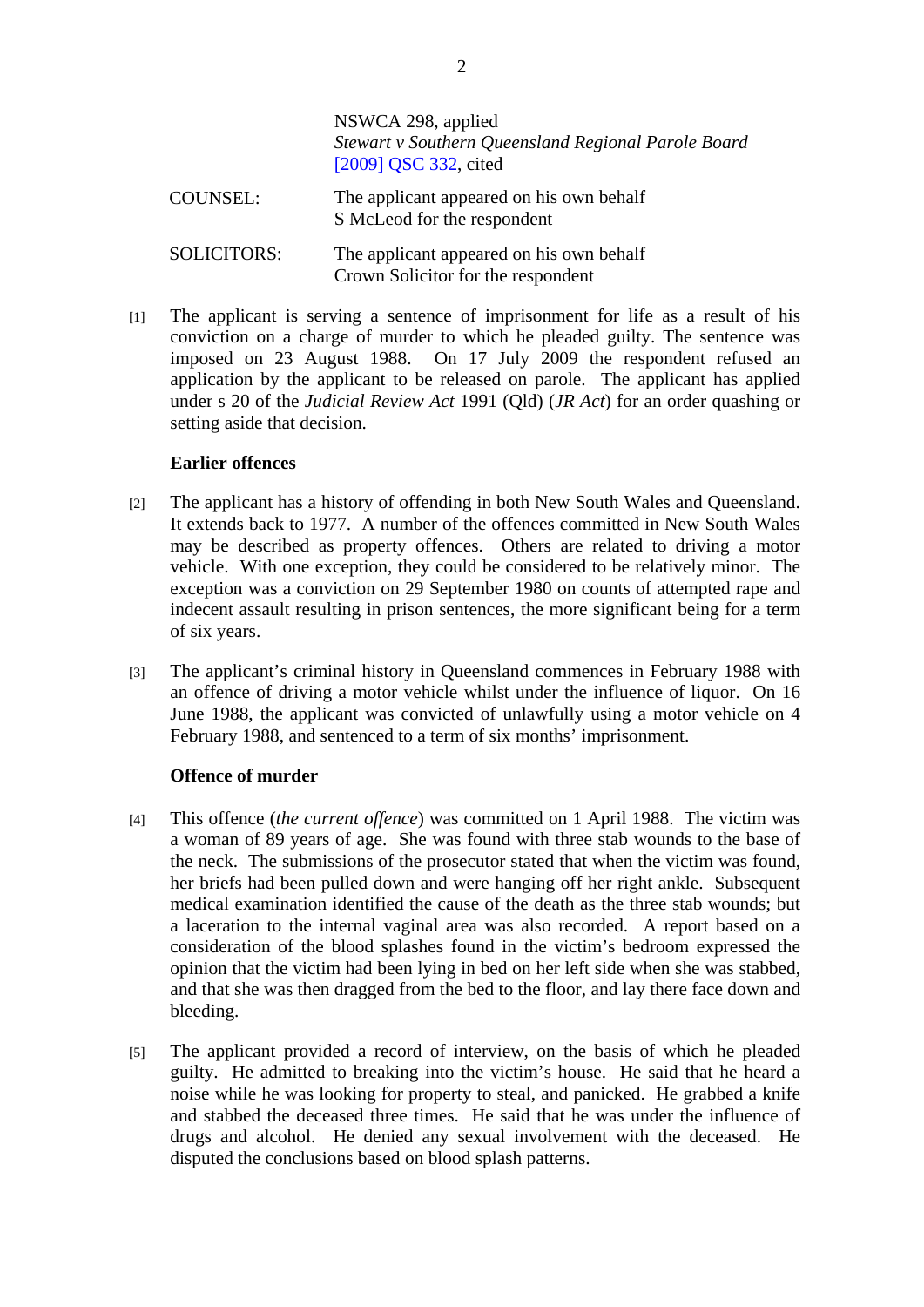[6] Although the sentencing judge, responding to these submissions, noted that the plea of guilty involved an admission on each element of the offence, his sentencing remarks were made on the basis of the applicant's version of events.

### **Subsequent offending and history**

- [7] On 16 June 1988, the applicant was convicted of another offence of unlawfully using a motor vehicle, this time on 14 May 1988, and he was sentenced to a term of one year and ten months' imprisonment.
- [8] On 6 January 1989 the applicant was convicted of two charges of assault occasioning bodily harm committed on 4 December 1988, for each of which he was sentenced to a term of three months' imprisonment, the sentences to be served cumulatively. On 27 September 1997 he was convicted of possessing dangerous drugs on 3 August of that year, and sentenced to a term of imprisonment for three months. That is the applicant's last recorded offence.
- [9] A Parole Board Assessment Report dated 12 March 2008 (*PBAR*) was provided to the respondent. It included a history of incidents and breaches. Breaches were recorded between April 1993 and July 2006. In addition, a number of incidents were recorded. Not all of them reflect adversely on the applicant, but some do. In the brief description of a number of these incidents, he is described as the perpetrator or alleged perpetrator. Seven of these incidents are identified as a positive urinalysis result, with, in some cases, a specific drug being identified. The most recent of these is in 2004. The *PBAR* nevertheless, in summarising the applicant's conduct, states that he is appropriate in his dealings with staff; and that casenotes reflect a "general high standard of behaviour".
- [10] The *PBAR* also records a good employment history in prison. He was described as being "a very reliable and valuable member of the team" in the bulk stores area where he worked; and it was said he enjoyed working within the stores environment, and displayed a very positive approach toward the work.
- [11] His employment in this area was terminated on 17 April 2008 on the basis that he had stolen a small quantity of toiletries (some gels and some toothpaste), which he is recorded as having admitted.
- [12] The applicant has gained qualifications as a baker whilst in prison. He has not undertaken other courses related to general education.

# **Treatment programs**

- [13] The applicant has undergone a number of treatment programs whilst in prison. They include an anger management program; three programs related to substance abuse; a program entitled "Reasoning and Rehabilitation"; and a program entitled "Transitions Program".
- [14] A recommendation was made that the applicant undergo the "Making Choices" program; but this was subsequently replaced by a recommendation that he undergo the "Getting Started: Preparatory Program" (*GSPP*), a program for sexual offenders. The applicant refused to undergo this program, on the basis that there was no sexual component to the offence for which he is in prison.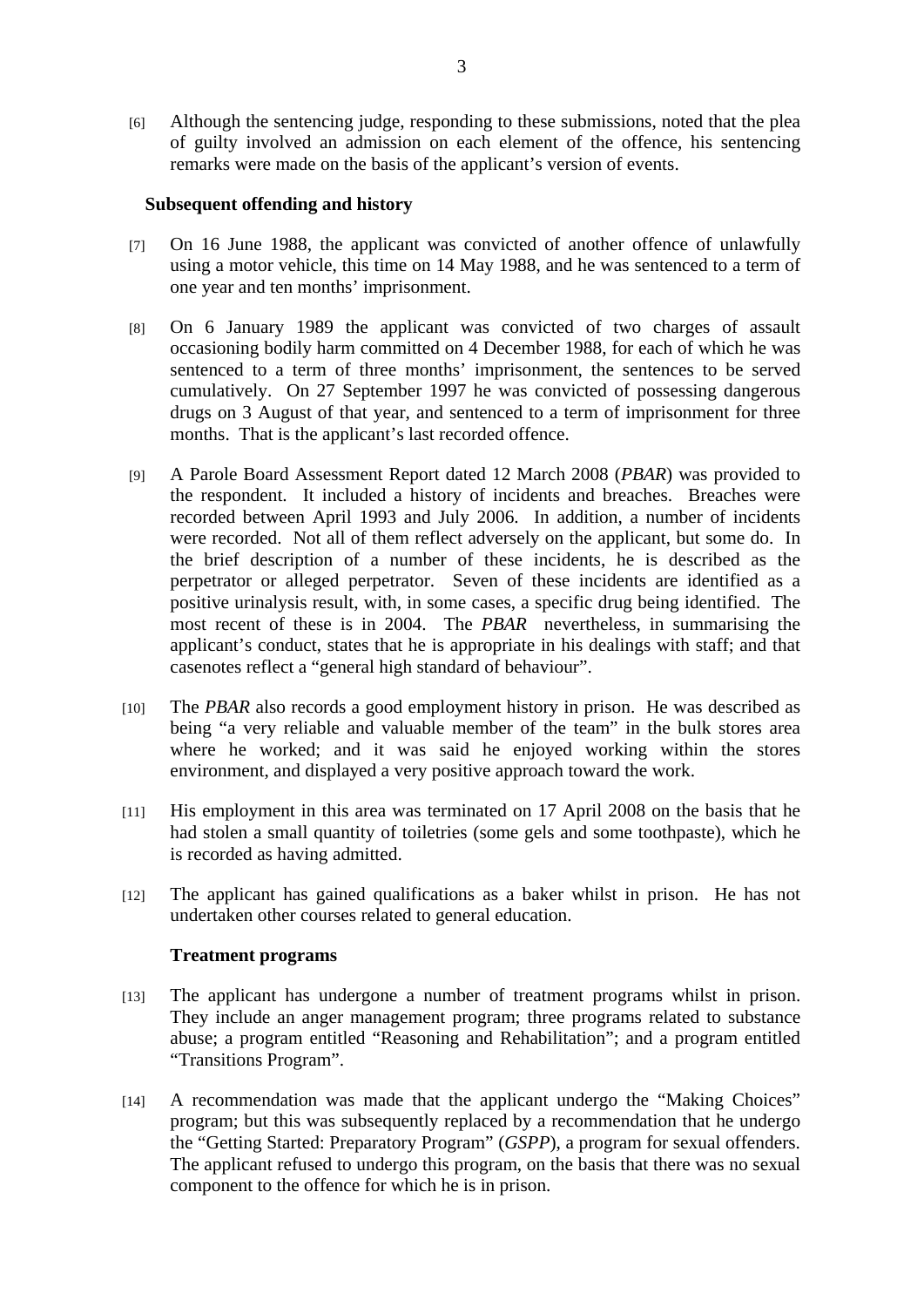#### **Other matters**

[15] The applicant had applied for accommodation at the Ozcare Supported Parole Program in Brisbane, which had been approved. He also had offers of employment in bakeries and in a coffee lounge in the Brisbane area.

### **Professional assessments**

- [16] The respondent was provided with a report from a forensic psychiatrist, Dr de Leacy, dated 24 May 2007. Dr de Leacy did not diagnose any psychiatric condition. He considered that the applicant's history suggested an anti-social personality disorder, associated with poly-substance abuse and dependence. The poly-substance abuse was in remission in the controlled prison environment, but there was a potential for the applicant to relapse. He also thought the applicant had limited intelligence. He considered that the issue of the applicant's suspected sex offending was not totally resolved, although the applicant expressed remorse for the current offence. Dr de Leacy considered this to be quite superficial, and he considered that the applicant may have cognitive distortions about his actions.
- [17] Dr de Leacy considered that at the time of the commission of the offence, the applicant would have fulfilled the criteria for an anti-social personality, and would have been totally unreliable and untrustworthy. Whether he had changed was open to speculation, though it was likely that some changes had taken place with imprisonment, the rehabilitation programs he had attended, and "mellowing", it was, however, likely that some residual anti-social features of his personality would remain.
- [18] Dr de Leacy thought that the risk that the applicant would re-offend depended heavily on whether he relapsed into abuse of drugs and alcohol. He considered there was some risk of such a relapse.
- [19] It is apparent that Dr de Leacy considered that the applicant's post-prison plans were somewhat inadequate. He thought the applicant was not prepared for parole at the time of this report. He thought the applicant would be assisted if he spent some time in open custody, and had limited leave, before he was released on parole.
- [20] Dr de Leacy provided a further report dated 28 July 2008. The report recognised that the applicant had made progress since Dr de Leacy's earlier assessment. It also recognised that an increased level of post-prison support would be available to the applicant. The psychiatric diagnosis remained unchanged. His view of the applicant's remorse was essentially unchanged from that recorded in the earlier report, a fact which Dr de Leacy described as "slightly disturbing". He considered that the applicant was highly motivated not to offend, but thought he needed to be strictly monitored in relation to the use of drugs and alcohol. If he avoided abuse of the substances, Dr de Leacy thought the applicant had a low likelihood of offending in a serious manner. Nevertheless, Dr de Leacy thought that the applicant had "a reasonable chance of complying with all the conditions of parole and making a success of parole". He also noted that his earlier recommendation that the applicant progress to open custody, could not be achieved.
- [21] The respondent was also provided with a report by a psychologist, Mr G Palk, dated 13 October 2008. Mr Palk considered that the applicant had minimised aspects of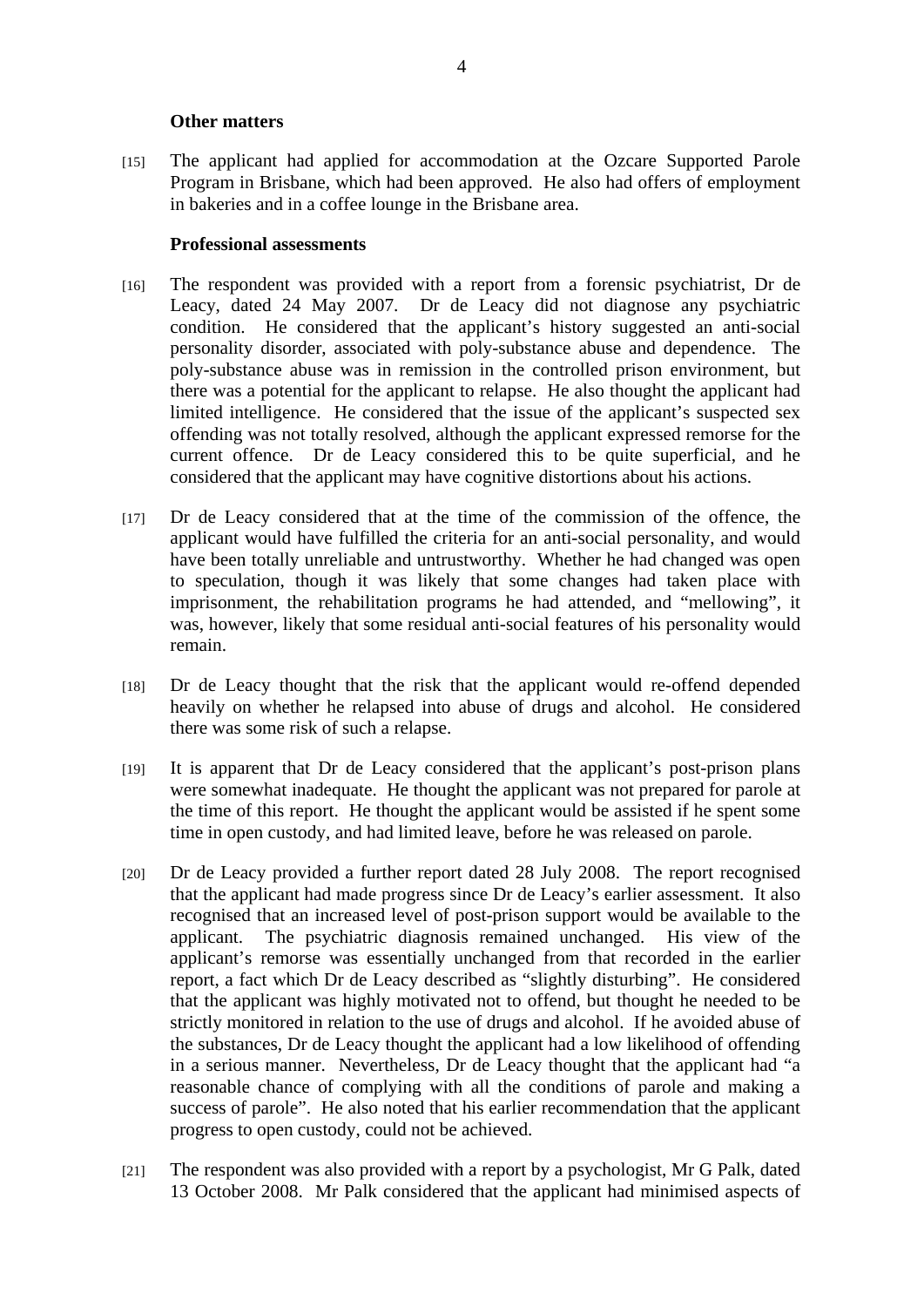the current offence, and that he blamed his history of offending on drug dependence. The applicant was of low to very low range intelligence. His empathy with and remorse for the victim of the current offence was said not be of any real depth. He had a natural inclination towards anti-social behaviour. Mr Palk thought him to be in the low risk range for future violent and sexual offences, and in the moderate range for general offending relating to property and drug use.

- [22] Mr Palk expressed some concern about the location of businesses where the applicant had managed to arrange employment. One was said to be close to the University of Queensland, with the result that the applicant would be exposed to students who would have access to a variety of illicit drugs. Mr Palk expressed the view that the applicant might then not be able to resist the temptation to return to drug use.
- [23] Mr Palk expressed the view that in recent years the applicant seemed to have matured and to have outgrown many of his past anti-social tendencies, though this was tempered by the conduct which led to the termination of his employment. He noted that the applicant had made considerable efforts in the past four years to remain drug free and to improve himself. However, Mr Palk considered the applicant's anti-social tendencies to be fairly well ingrained. Mr Palk nevertheless expressed qualified support for the application for parole. He thought it important that the parole order should include a condition requiring the applicant to abstain from all forms of alcohol and illicit drugs, and should make provision for frequent urinalyses and breath tests, for drug and alcohol use. A strict supervision and reporting regime was recommended, as well as psychological counselling.

# **Contentions of the parties**

- [24] The applicant represented himself.
- [25] The primary submission made by the applicant was that the refusal of his application was an improper exercise of the power conferred on the respondent to decide such applications. That ground is identified in s 20(2)(e) of the JR Act. The applicant relied upon a number of provisions of s 23 of that Act, which specify particular examples of an improper exercise of a statutory power.
- [26] The general nature of the applicant's case is apparent from his written submissions where he contended that the respondent:
	- "(a) Failed to assess the merits of the applicant's case;
	- (b) Failed to fairly and reasonably assess the magnitude of risk the applicant poses to the community;
	- (c) Relied on facts that are not facts;
	- (d) (Took) into count a (*sic*) irrelevant considerations;
	- (e) Failed to take relevant considerations into account;
	- (f) Reached its decision with some other end in mind than the protection of the community;
	- (g) Rigidly (applied) a policy without giving any weight to the merits of the case."
- [27] The factual matters asserted by the applicant in support of his submissions may be summarised as follows:-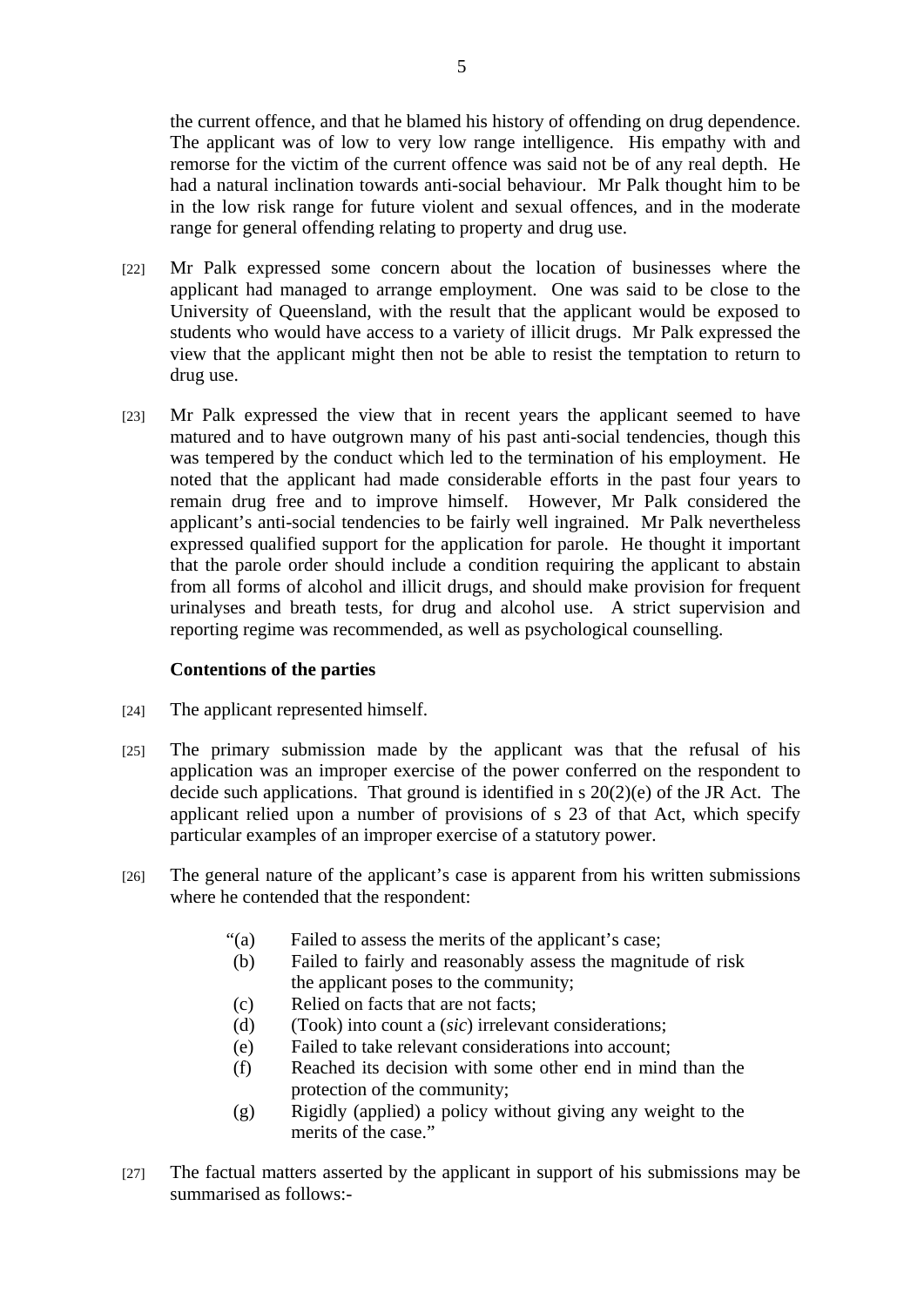- (a) The respondent placed great weight on the applicant's conviction (now more than 29 years ago) of sexual offences;
- (b) The respondent treated the applicant as a person, who because of his current offence, is guilty of a sexual offence as identified in Schedule 1 of the *Corrective Services Act* 2006 (Qld) (CS Act), requiring treatment before his release;
- (c) The respondent has unreasonably refused the application by taking into account the fact that the applicant has not completed a sexual offending rehabilitation course;
- (d) The respondent has wrongly taken into account that the applicant has not admitted a sexual component to his current offence;
- (e) The respondent has failed to recognise that the sentencing remarks of the sentencing judge proceeded on the basis that there was no sexual component to the current offence, and that the offence for which the applicant remains in custody is not a sexual offence;
- (f) The respondent erred in proceeding on the basis that past behaviour is an indicator of future behaviour, unless actions are taken to modify his previous behaviour patterns;
- (g) The respondent has taken into account assertion of breaches or incidents during his period of incarceration, rather than limiting its consideration to proven misconduct;
- (h) The respondent failed to take into account the opinion of Mr Palk to the effect that a sexual offenders treatment program would be of little benefit to the applicant;
- (i) The respondent failed to take into consideration the fact that the applicant, during his lengthy period of incarceration, has not had an incident, breach or conviction relating to sexual conduct;
- (j) The respondent failed to take into account that an assessment made on 9 May 2006 by a psychologist assessed his risk of recidivism as low; with the consequences of general recidivism being low and the consequences of violent recidivism being moderate;
- (k) The respondent failed to take into account that the applicant is prevented by a policy of Queensland Corrective Services from progressing to a low security facility, on the ground he has been convicted of a sexual offence;
- (l) The respondent has rigidly applied a policy of considering every sex offender to be an unacceptable risk unless the offender has undertaken a sexual offender's treatment program.
- [28] For the respondent, it is submitted that the respondent was entitled to have regard to information relating to the applicant's risk of sexual recidivism and his history of a prior sexual offence. The respondent was conscious of the sentencing judge's sentencing remarks. The respondent took into account Mr Palk's view of the utility of the sexual offender's treatment program. Overall, it was submitted on behalf of the respondent that the applicant had failed to demonstrate "any legal error" which would vitiate the respondent's decision.
- [29] It is convenient to refer specifically to the applicant's grounds based on the taking into account of irrelevant considerations, and the failure to take relevant considerations into account, before dealing with the other matters relied upon by the applicant.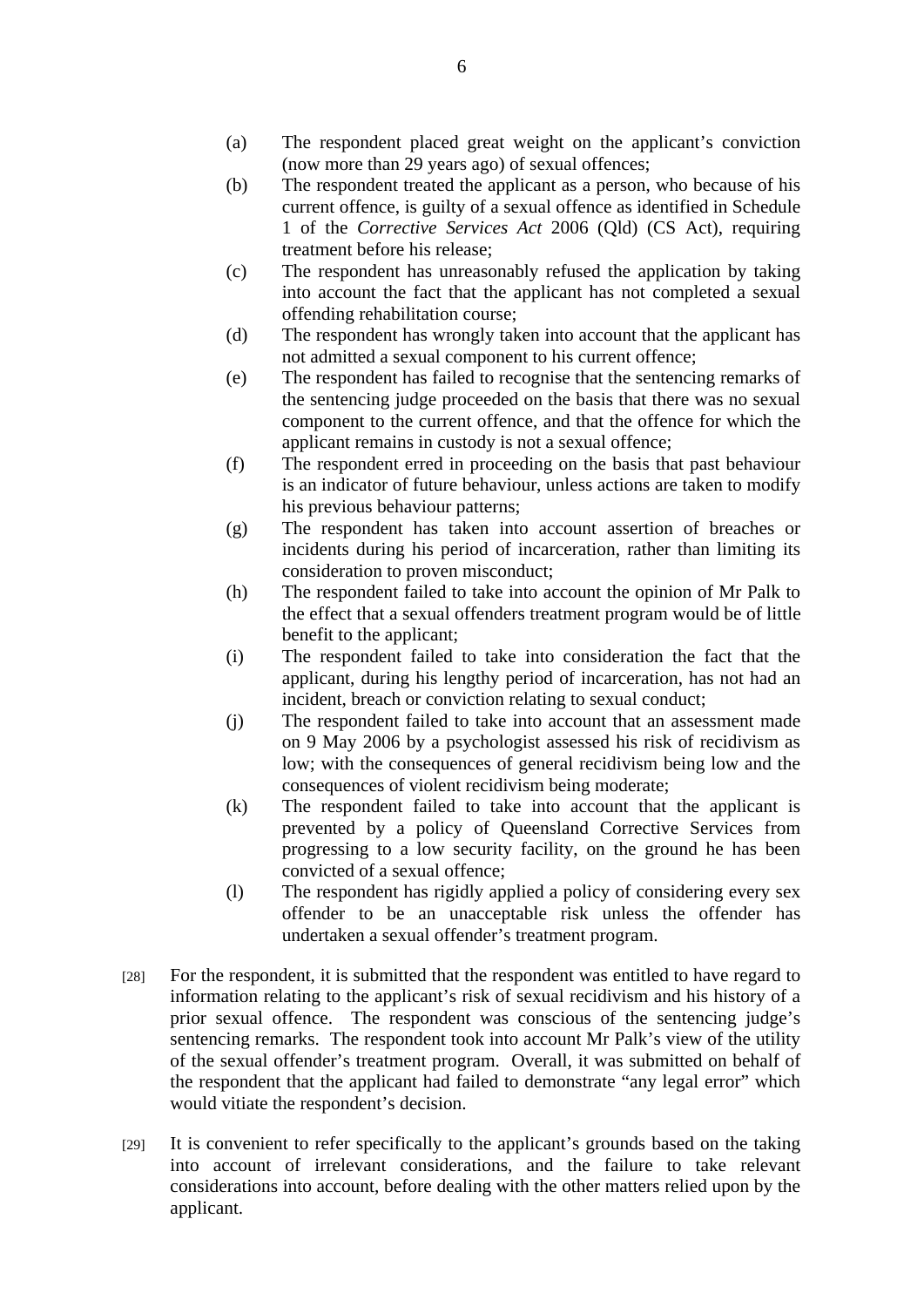#### **Relevant and irrelevant considerations**

- [30] It is now well established that the ground of failure to take into account a relevant consideration is only made out if the consideration is one which the decision-maker is bound to take into account; and such considerations are determined by the construction of the statute conferring the decision-making power.<sup>1</sup> Equally, to demonstrate that a decision is beyond power because the decision-maker took into account an irrelevant consideration, it is necessary to show that the statute which conferred the decision-making power forbade the decision-maker from taking that consideration into account. $2$
- [31] The respondent's decision was made under ss 187 and 193 of the *Corrective Services Act* 2006 (Qld) (*CS Act*). The CS Act confers on the respondent a general discretion to grant or refuse the applicant's application for parole. It does not expressly identify matters which must or must not be taken into account in exercising that discretion.<sup>3</sup> In such a case, the matters which must or must not be taken into account are determined by "implication from the subject-matter, scope and purpose of the Act".<sup>4</sup> Obviously, regard may be had to the stated purpose of the Act, said to be "community safety and crime prevention through the humane containment, supervision and rehabilitation of offenders".<sup>5</sup> Nevertheless, that statement is immediately followed by a statement that the Act "recognises that every member of society has certain basic human entitlements, and that, for this reason, an offender's entitlements, other than those that are necessarily diminished because of imprisonment or another court sentence, should be safeguarded".
- [32] I should first note that in a number of cases where the applicant contends that the respondent did not take into account a matter, or that the respondent wrongly took a matter into account, I do not accept the factual contention of the applicant. I shall discuss the factual contentions later. However, in my view, the matters on which the applicant relies as constituting relevant considerations which were not taken into account cannot, as a matter of construction of the CS Act, be identified as matters which the Act required the respondent to take into account. Nor can the matters which the applicant contends were wrongly taken into account be identified, as a matter of construction of the CS Act, as matters that the respondent was prohibited from taking into account. For example, I can see no basis in the CS Act for an implied prohibition that the respondent consider the applicant's previous offences, including sexual offences, even though they occurred a long time ago; or the records of incidents and breaches, even if contested by the applicant. Nor, as a matter of construction of the CS Act, must every psychological report furnished in relation to the applicant be considered by the respondent.
- [33] However, a matter may "lie so far beyond the purpose of (the decision-maker's) functions as to be legally irrelevant".<sup>6</sup> It may perhaps be said of such a consideration that, as a matter of construction, it is one which the decision-maker is

 $\overline{a}$ 1 *Minister for Aboriginal Affairs v Peko-Wallsend Ltd* (1986) 162 CLR 24, 39.<br>
Aggregate Diversed Graves Juditial Business 6.4 division time of this (4<sup>th</sup> ed)

Aronson, Dyer and Groves Judicial Review of Administrative Action (4<sup>th</sup> ed) p 282; Saville v Health *Care Complaints Commission* [2006] NSWCA 298 [57]. 3

*Stewart v Southern Queensland Regional Parole Board* [2009] QSC 332 at [32]. 4

*Peko-Wallsend Ltd* at 39-40. 5

See s 3.

<sup>6</sup> *Saville* at [58]; see also *Minister Administering Crown Lands Act v Illawarra Local Aboriginal Land Council* (2009) 168 LGERA 71 at [40].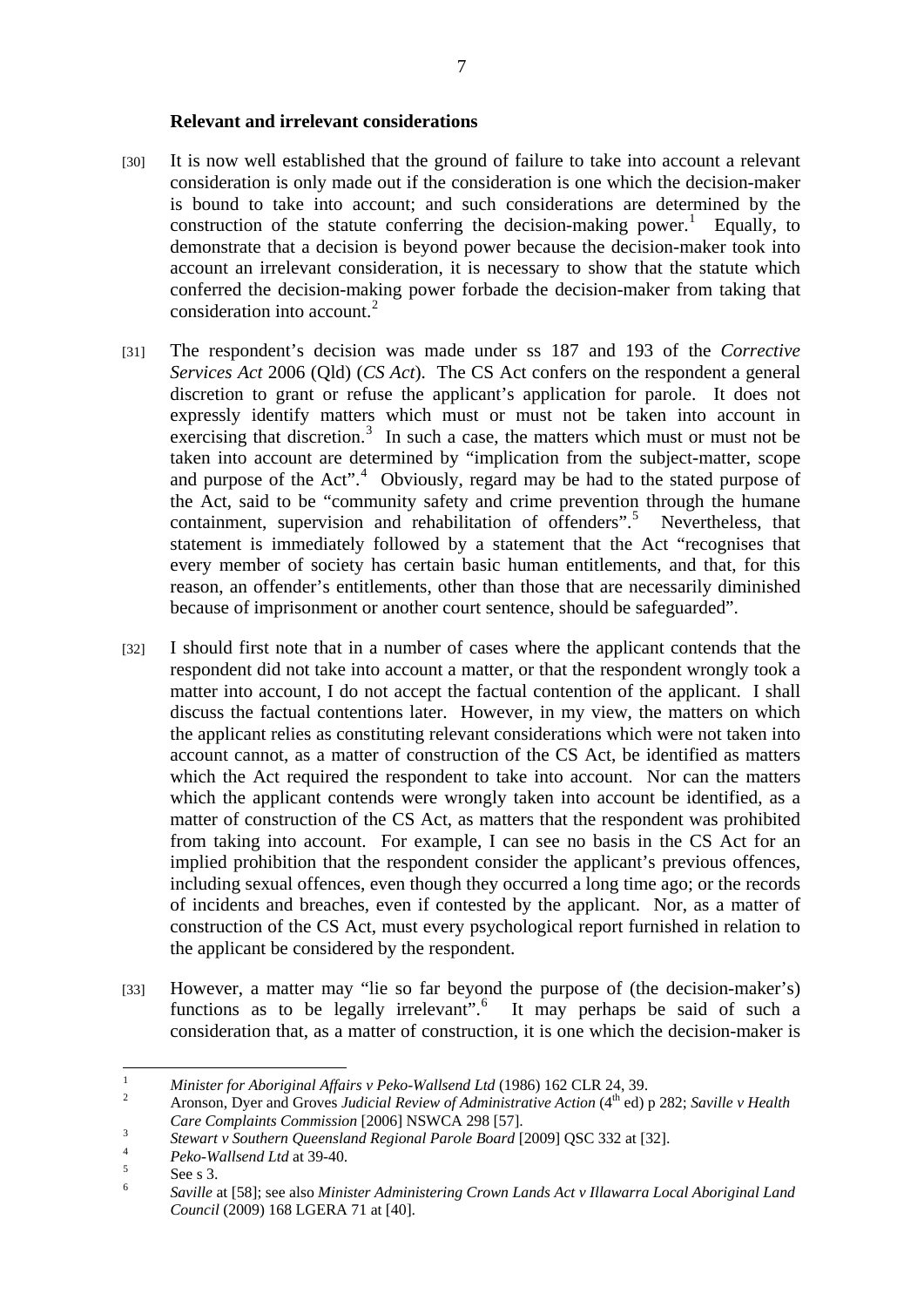prohibited from considering. It may also be said that, to consider it would be irrational in the *Wednesbury<sup>7</sup>* sense, that is, to proceed on the basis of that consideration would be something that no rational decision-maker would do. It may also be said that some matters placed before the respondent might be so obviously significant to its decision that a failure to consider them might demonstrate that the decision was made in bad faith; or that the decision was an abuse of power, because it was not a genuine exercise of the discretion conferred on the respondent.<sup>8</sup>

- [34] In my view, the matters on which the applicant relies can ultimately be tested by reference to the question whether the respondent's decision was irrational in the *Wednesbury* sense; or whether, notwithstanding the form of the decision or the statement of reasons provided to the applicant, the respondent has, in fact, failed to exercise the discretion conferred on it.
- [35] The applicant's contentions make it necessary to give some consideration to the respondent's Statement of Reasons (*SOR*).

# **Statement of Reasons**

- [36] The SOR is contained in a letter to the applicant dated 13 August 2009. It commenced with a list of documents which it was said the respondent considered. Amongst the documents identified are the documents previously mentioned, and a number of submissions by or on behalf of the applicant.
- [37] The SOR then referred to the Ministerial Guidelines, including the statement that "a Parole Board should give the highest priority to the safety of the community." The SOR stated that the respondent had independently exercised its discretion notwithstanding the Guidelines.
- [38] The SOR then recorded in summary the applicant's criminal history. It set out the remarks of the sentencing judge, which, as has been noted, were consistent with the applicant's account of the offence. It summarised the applicant's behaviour whilst in prison, some matters being referred to as "breaching prison discipline" and others as "being negatively recorded". Substance abuse was recorded up to 2004, though reference was made to the fact that the applicant had previously completed programs to address such conduct.
- [39] The SOR made reference to the applicant's good employment record, but also noted the incident resulting in the termination of his employment.
- [40] The SOR recorded that the applicant had "outstanding program recommendations to address (his) criminogenic needs", and in particular, the applicant's refusal to participate in the GSPP. It also referred to an assessment of the applicant's prospects of re-offending, dated 3 July 2009, which assessed him as being at high risk of sexual recidivism, based on the Static-99 test). (A submission was made by the applicant to the respondent on 16 July 2009 in relation to this test.)
- [41] The reports of Dr de Leacy were then referred to. The applicant's account of the current offence to Dr de Leacy was summarised. The summary of this report states

<sup>&</sup>lt;sup>-</sup> *Associated Provincial Picture Houses Ltd v Wednesbury Corporation* [1948] 1 KB 223.

Compare *Khan v Minister for Immigration and Ethnic Affairs* [1987] FCA 457; cited in *Stewart v Southern Queensland Regional Parole Board* [2009] QSC 332 at [38].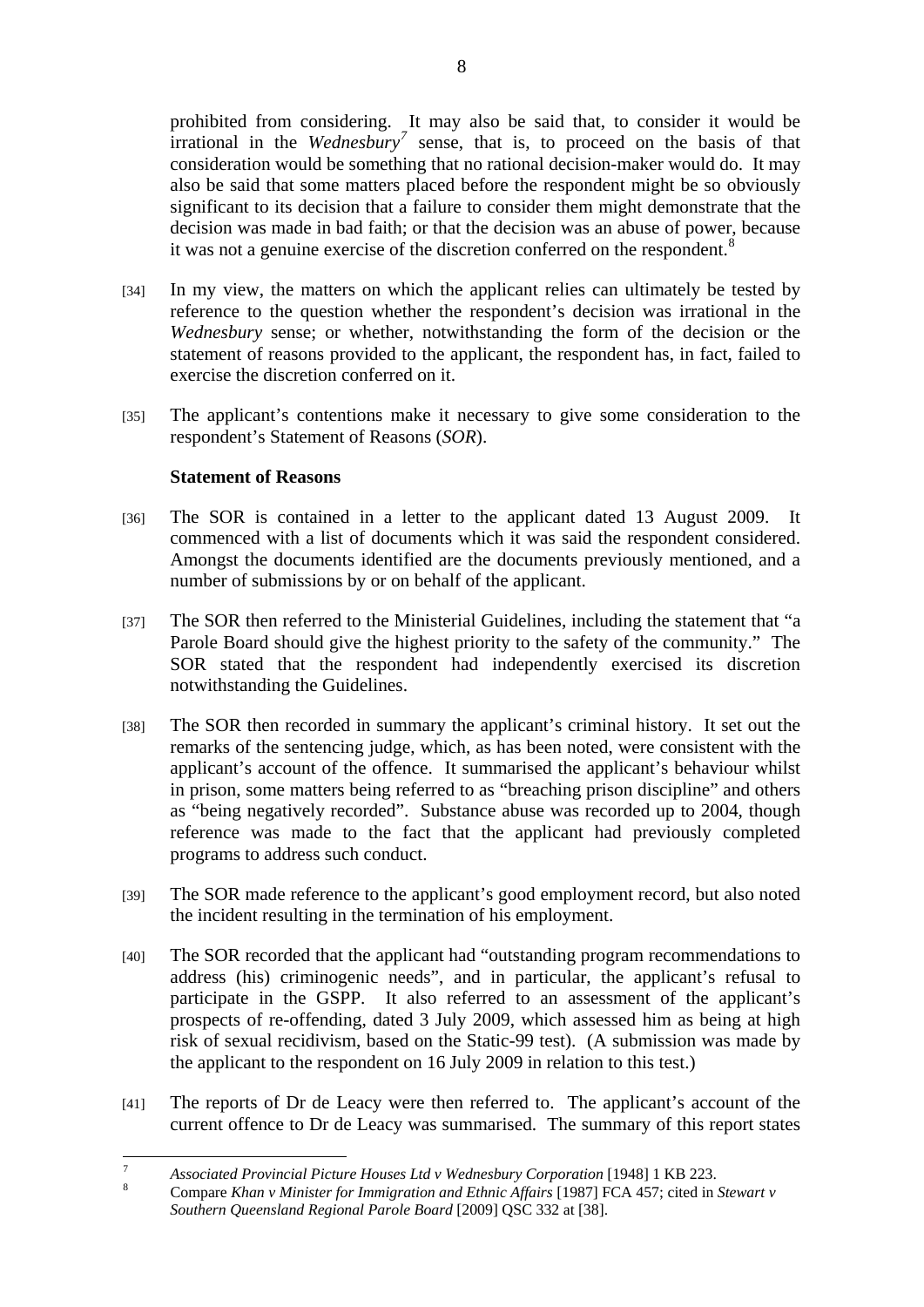that Dr de Leacy considered the applicant's version to be inconsistent with forensic evidence. It also recorded the comment by Dr de Leacy that "there had been a trend of 'gradual escalation' in the seriousness of (the applicant's) offending over time." Parts of Dr de Leacy's conclusions were then referred to.

- [42] Reference was then made to Dr de Leacy's report of 28 July 2008. The summary stated that Dr de Leacy considered it "difficult to predict the likelihood of (the applicant's) re-offending"; but that Dr de Leacy considered that the applicant "was motivated not to re-offend". From Dr de Leacy's conclusions, the passage which repeated his conclusion in his earlier report was recorded in the SOR, together with some other negative comments about the applicant. However, no mention was made of Dr de Leacy's view about the appropriateness of release on parole for the applicant.
- [43] Reference was then made to Mr Palk's report. One matter specifically noted was the termination of the applicant's employment for stealing some items. Reference was made to the fact that the applicant had completed a number of rehabilitation programs, and Mr Palk's view that "due to (the applicant's) limited intellectual ability and (the applicant's) resistance to doing this program it would be of little benefit to (him)". Limitations on the applicant's post-prison plans, noted by Mr Palk, were referred to. Mr Palk referred to the results of testing which identified a moderate probability that the applicant would re-offend within 7 years, that the applicant would commit further sex offences following his release. However, other assessments place the applicant in the 'low-moderate' range of risk of sexual reoffending. Drugs and alcohol in particular are identified as likely to increase the risk. Mr Palk thought that the applicant's proposed employment might expose him to such a risk.
- [44] Reference was then made to the submissions made on or on behalf of the applicant, which referred to his post-prison plans, his work history, the period for which he has been free of drugs and his behaviour has been appropriate, the low risk associated with his proposed employment, and Mr Palk's comments on the inappropriateness of the GSPP for the applicant. Also recorded was a statement that the more recent report from Dr de Leacy, and Mr Palk's report, had both made an overall recommendation for the applicant's release subject to strict parole conditions.
- [45] The respondent's reasons are then set out in detail. Reliance was placed on what was described as "a consistent pattern of offending" since 1977 through to 1997. The respondent referred to research showing that "past behaviour is an indicator of future behaviour unless actions are taken to modify behaviour". Specific reference was made to the remarks of the sentencing judge. The absence of a recorded breach since 2004 was recognised, as was the period for which the applicant had demonstrated that he remained free of drugs. The stealing incident at the applicant's place of employment in prison was mentioned. Mr Palk's comments on the applicant's proposed post-prison employment was discussed, the respondent concluding that this was not considered relevant to the respondent's decision. The respondent expressed concerns about the applicant's previous conviction for sexual offences, the observations in the professional assessments about the overall circumstances attending the current offence, and the recommended supervision needs in the case of parole. They expressed the view that successful completion of recommended programs would increase his confidence in the applicant's ability to manage himself in the community.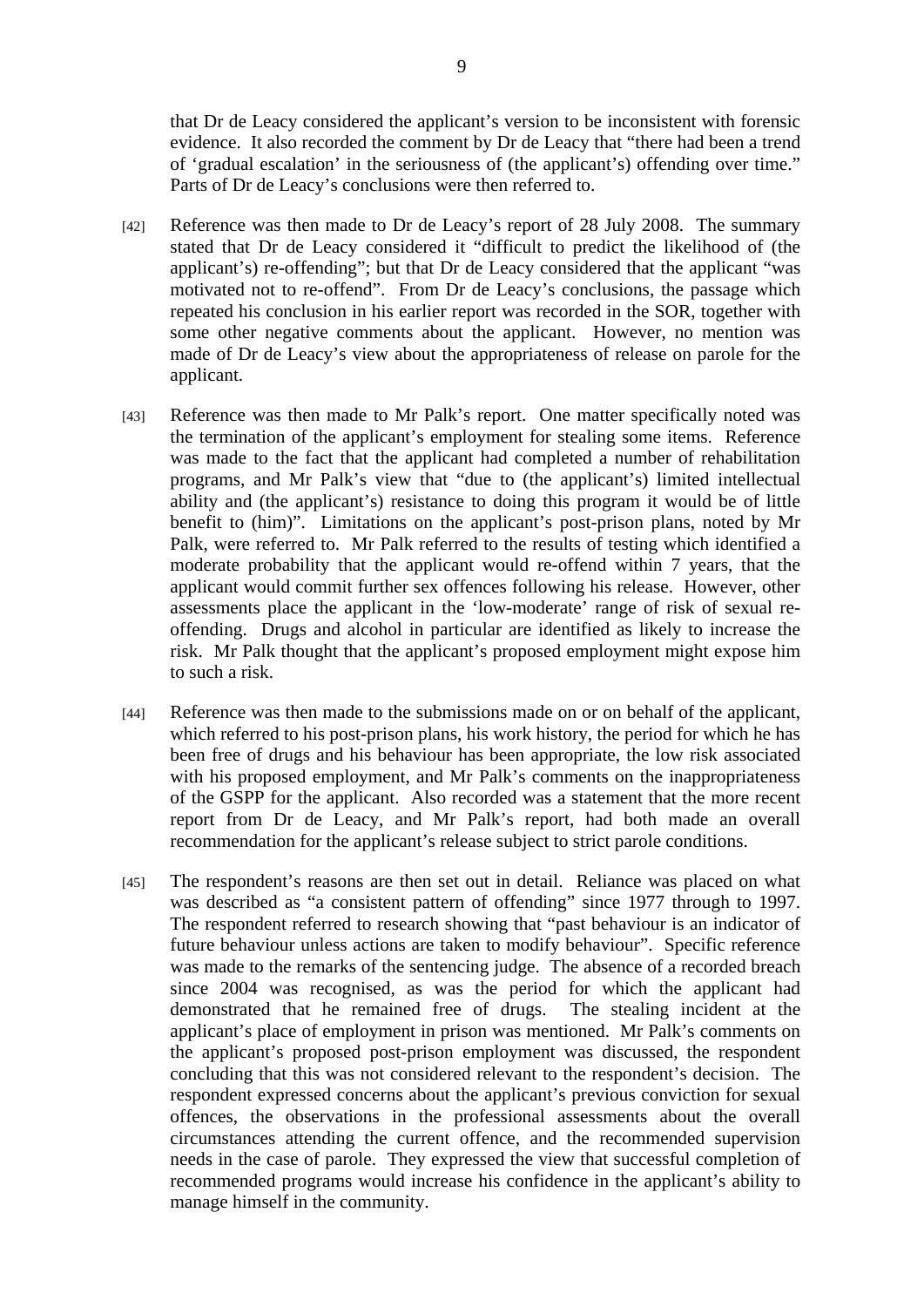[46] In the specific discussion of Mr Palk's views about the appropriateness of the GSPP, the respondent considered that participation in the program would not be inconsistent with the applicant's view relating to previous sexual offending; and that programs would be available for persons who were assessed as being at a low level of intellectual or social function. It considered that participation in such a program would assist the applicant to avoid offending in the future. Some concern was expressed relating to the applicant's "variable responses" to programs undertaken, duress, drug and alcohol abuse.

### **Should relief be granted?**

- [47] A number of the applicant's complaints revolve around the respondent's consideration of his history of sexual offending, and his attitude to treatment programs.
- [48] The respondent relied upon the applicant's conviction for sexually related offences in 1980. This, however, should not be seen in isolation. It is a matter to be considered in the context of subsequent offending, and the assessments to which the applicant has been subject. The professional assessments raise a concern about the fundamental features of the applicant's personality, and the extent to which it has changed. They also record the need for a high level of supervision, if the applicant were released on parole, to reduce the risk that he might re-offend. In that context, I do not consider the offences for which the applicant was convicted in 1980 to be so remote that they are "legally irrelevant"; or that it was irrational for the respondent to take them into account.
- [49] The SOR states that the respondent's decision was not based on any allegation that there was a sexual component to the current offence. The applicant submitted that the respondent wrongly took into account the applicant's refusal to acknowledge this component. Although there are references in the SOR to evidence which might suggest a sexual component to this offence, it seems to me that I should accept that the respondent ultimately did not take this into account. It also seems to me, with respect, the correct approach to take. The applicant points out that there is no suggestion of subsequent sexual offending. It should also be noted that the applicant pleaded guilty to the current offence, and had previously made admissions consistent with his plea. As Mr Palk points out, there is no evidence of sexual offending between 1980 and the commission of the current offence in 1988.
- [50] The respondent's attitude to the applicant's refusal to participate in a sexual offenders' treatment program is not without some difficulty, particularly if it proceeded on the basis that there was no sexual component to the current offence. The applicant's refusal also enjoys the support (at least to some extent) of Mr Palk. It is consistent with the stance he takes in relation to previous sexual offending. His refusal should not, of itself, preclude him from release on parole. However, as expressed in the SOR, the respondent's attitude appears to be that, notwithstanding these matters, participation in such a program would enable the applicant to avoid future offending. Given that the applicant has in the past committed sexual offences, and given the concerns about the applicant's personality in the professional assessments, the respondent's attitude does not demonstrate the degree of irrationality identified in *Wednesbury*. I may well have reached a different conclusion if it would not in a practical sense be possible for the applicant to